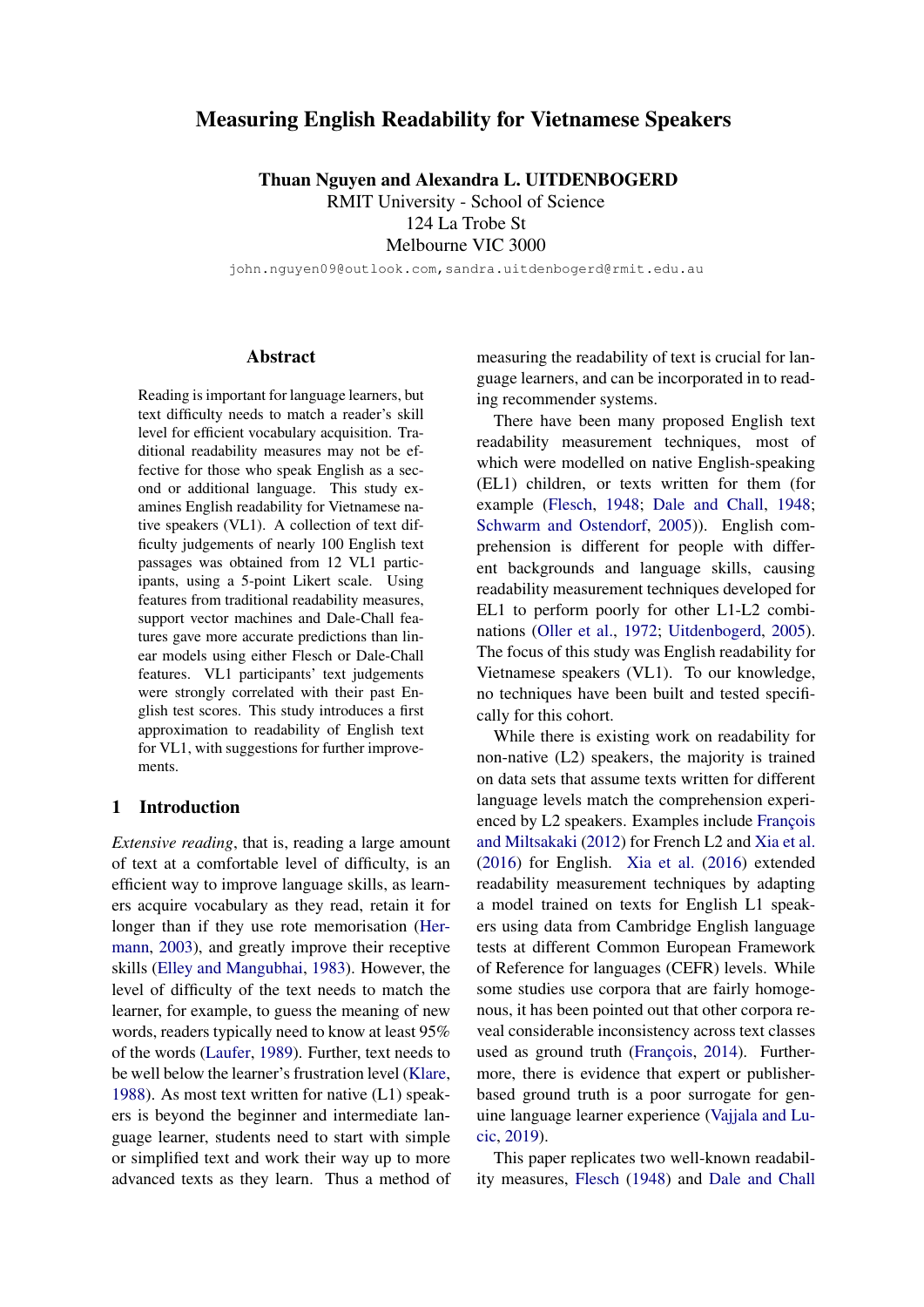[\(1948\)](#page-9-5) by using their features and techniques, but building the model on new data collected from Vietnamese speakers. Prior research has shown that Machine Learning (ML) algorithms and Natural Language Processing (NLP) features provide better results than traditional formulae (François [and Miltsakaki,](#page-9-9) [2012\)](#page-9-9). Therefore, we also tested Support Vector Machines (SVMs) to produce the model for assessing English text readability as perceived by Vietnamese speakers.

Collecting appropriate ground truth was challenging, leading to a smallish data set with a skewed rating distribution. We report on the main techniques relevant to this project (Section [2\)](#page-1-0), details about the ground truth data collection (Section [3\)](#page-1-1), the results of applying linear models and SVMs, and further analysis and discussion of the data set and results.

### <span id="page-1-0"></span>2 Readability Measurement

Much research has demonstrated that extensive reading increases language acquisition [\(Hermann,](#page-9-0) [2003;](#page-9-0) [Elley and Mangubhai,](#page-9-1) [1983;](#page-9-1) [Laufer,](#page-9-2) [1989;](#page-9-2) [Klare,](#page-9-3) [1988\)](#page-9-3). Further research has tried to determine how to select appropriate reading material for learners through the development of readability measurement techniques, either simple metrics that can be applied manually to small samples, or more recently, complex predictive models using NLP features (for example François and Milt[sakaki](#page-9-9) [\(2012\)](#page-9-9)).

Readability for non-native speakers is likely to be affected by their knowledge of other languages. The principal way that this is experienced is through cognates (and loanwords), that is, words that are similar in appearance and meaning between a pair of languages. Their impact on readability of French for English speakers has been demonstrated [\(Uitdenbogerd,](#page-9-8) [2005\)](#page-9-8).

Some studies measure readability (or complexity) of different units of language. While the majority of research estimates readability of whole documents, there is some work on readability of sentences (Pilán et al., [2014\)](#page-9-13) as well as lexical complexity in isolation [\(Paetzold and Specia,](#page-9-14) [2016\)](#page-9-14). In this work we look at text passages of 50-200 words in length, being short enough for participants to judge quickly, and long enough to provide context and features.

[Flesch](#page-9-4) [\(1948\)](#page-9-4) and [Dale and Chall](#page-9-5) [\(1948\)](#page-9-5) are two of the most popular readability measures for

English, both of which extract two statistical features from text and calculate the difficulty level using a linear model. Both measures try to capture the syntactic complexity of a text using the average word count per sentence (WPS). [Flesch](#page-9-4) [\(1948\)](#page-9-4) captures vocabulary complexity via the average syllable count per word (SPW), whereas [Dale and](#page-9-5) [Chall](#page-9-5) [\(1948\)](#page-9-5) use a predefined list of 3000 familiar words to calculate the percentage of difficult words (PDW).

The Flesch formula, shown below, produces a readability score that normally falls in the range 0– 100 (theoretical maximum would be 121.22), with 0–30 being classed as very difficult, and 90–100 being very easy.

RE = 
$$
206.835 - 1.015(\frac{\text{# wds}}{\text{# snts}}) - 84.6(\frac{\text{# syll}}{\text{# wrd}})
$$
 (1)

Dale-Chall's formula calculates the grade-level of text.

$$
\text{DC} = 0.0496 \left(\frac{\text{\# words}}{\text{\# sents}}\right) + 0.1579 \left(\frac{\text{\# hard words}}{\text{\# words}} * 100\right)
$$
\n
$$
\tag{2}
$$

[Schwarm and Ostendorf](#page-9-6) [\(2005\)](#page-9-6) assessed text readability using SVMs and a combination of NLP features and statistical features. The present study also uses SVMs with statistical features from traditional models, but with ground truth data from Vietnamese speakers.

# <span id="page-1-1"></span>3 Vietnamese Ground truth data collection

Our aim was to collect a text corpus of a wide range of difficulty, and to collect human judgements of their perceived difficulty from VL1 speakers. The intention was to obtain multiple judgements per text to allow some analysis of how different individuals perceive the difficulty of the same text.

We selected a variety of texts to make up ten categories from four different sources: Oxford Bookworms graded readers for learners of English as a second language (EL2) consisting of five levels ranging from level 0 (Starter) to level 4, children's literature, young adult texts, and classic English literature. Oxford Bookworms texts were selected randomly from a digitised data-set. Three children's literature texts were arbitrarily selected from Project Gutenberg's Children's literature bookshelf. Four young adult texts were arbitrarily selected from a library's Young Adult section. The classical literature stories selected were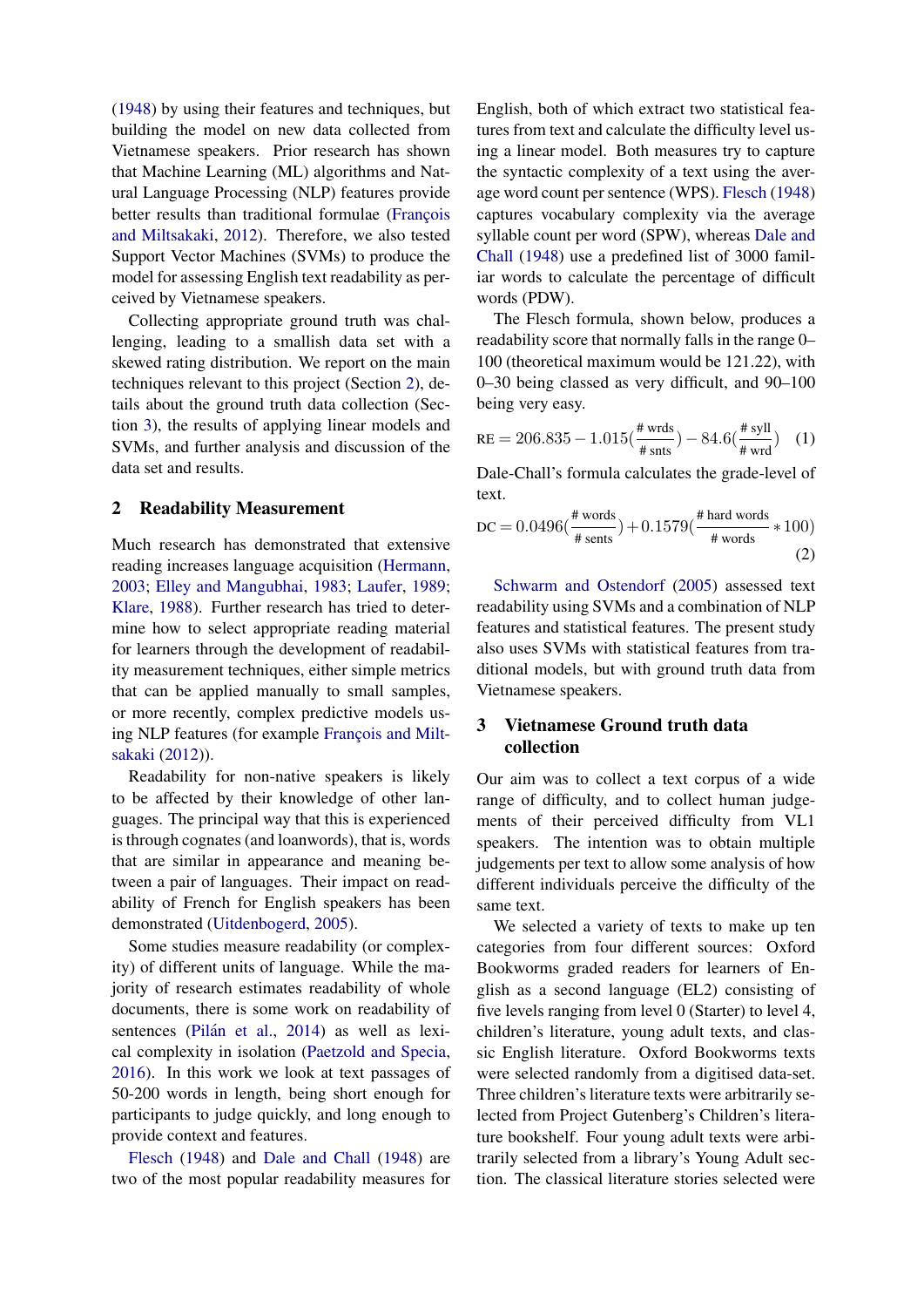the top three from a top ten list of classics found via a web search. Due to an oversight leading to original classic texts being used instead of the simplified version for Oxford Bookworms levels 5 and 6, there were three times as many texts from classical literature than other sources or levels. Despite the uneven representation of books, with *David Copperfield* and *The Woman in White* having ten samples each, versus only one to five samples for all others, each category was distinct, and had ten randomly selected extracts, allowing sufficient variety for testing readability, and providing a wide range of difficulty.

Extracting sentences from the books was via a script that randomly generated a starting sentence number, and the number of sentences to extract from that point. However, this process was not applied to young adult books since they were not electronically available, therefore a random number generator was used instead, to generate a page number, paragraph number and the number of sentences to extract. Ten texts from each level or source were randomly selected, each around 50- 200 words in length, leading to a total of 100 texts. This text length and number of judgements was chosen to minimise the time commitment of volunteer participants and provide sufficient context to assess the readability of the text. It is a similar quantity to samples in previous studies (See for ex-ample, Björnsson [\(1968\)](#page-8-0)). Text was presented to participants in a random order to eliminate ordering effects.

Participants were recruited via an invitation to complete an on-line survey posted in a large Facebook group for Vietnamese students in Australia. Twelve participants completed the entire questionnaire, resulting in 120 samples of data. One participant who did not complete all questions was excluded to avoid potential bias in the data-set toward specific participants' responses. The participants were Vietnamese students studying in Australia, the majority of whom had English IELTS levels 6 to 8, being equivalent to CEFR B2–C1/C2.

Participants were asked to read 10 texts with no time limit, each from a different reading level or source, and to choose an answer based on a 5-point Likert scale, with each point worded specifically for learners of English as a foreign language [\(Uit](#page-9-15)[denbogerd et al.,](#page-9-15) [2017\)](#page-9-15) as shown below.

- 1. The text was very easy. I knew every word.
- 2. The text was easy, but I did not understand some words.
- 3. The text was not easy, but I understood the story.
- 4. The text was difficult. I would need a dictionary.
- 5. The text was very difficult. A dictionary will not help me.

### 4 Linear models

Using the ground truth data-set obtained from Vietnamese speakers, we replicated methods used for traditional measures [\(Flesch,](#page-9-4) [1948;](#page-9-4) [Dale and](#page-9-5) [Chall,](#page-9-5) [1948\)](#page-9-5). These new models were built using linear regression and statistical features of texts.

The Natural Language Toolkit [\(Loper and Bird,](#page-9-16) [2002\)](#page-9-16) was used to extract the statistical features in the text, and scikit-learn [\(Pedregosa et al.,](#page-9-17) [2011\)](#page-9-17) was used for training and testing, as well as for calculating mean squared error (MSE). Syllable counts were based on those found in the Carnegie-Mellon Pronouncing Dictionary (cmudict). All words used in the study corpus were in cmudict.

These experiments replicate the techniques and features from Flesch and Dale-Chall, using the collected data-set to feed into the linear regression model. Bootstrapping was also attempted to compensate for the small data size and uneven distribution of responses.

The experiments were set up to train and test ten times on the collected data, the split ratio being 67% and 33% respectively, and each time splitting the data randomly. The aim was to build the model with the least mean squared error (MSE), which measures how well the linear model fits the data; and the least over-fitting amount, measured as the difference between the MSE of the training and test data sets. That is, a good model has a low MSE and a low measure of over-fitting. The coefficients of features of the best run become the recommended model for the given set of features.

When bootstrapping was applied, the data was sampled with replacement 100 times for each Likert scale point, from 1-3. No participants selected 5 (very difficult), and only one selected 4 (difficult), thus 4 was excluded.

### 4.1 Linear Model based on Flesch features

Table [1](#page-3-0) shows the result of using WPS and SPW in the linear regression model based on VL1 judgements of English text difficulty.

The average train MSE and test MSE were 0.25 and 0.31 respectively. The best run produced an MSE of 0.23 for predicting unknown situations, having an over-fitting result of 0.05. The MSE was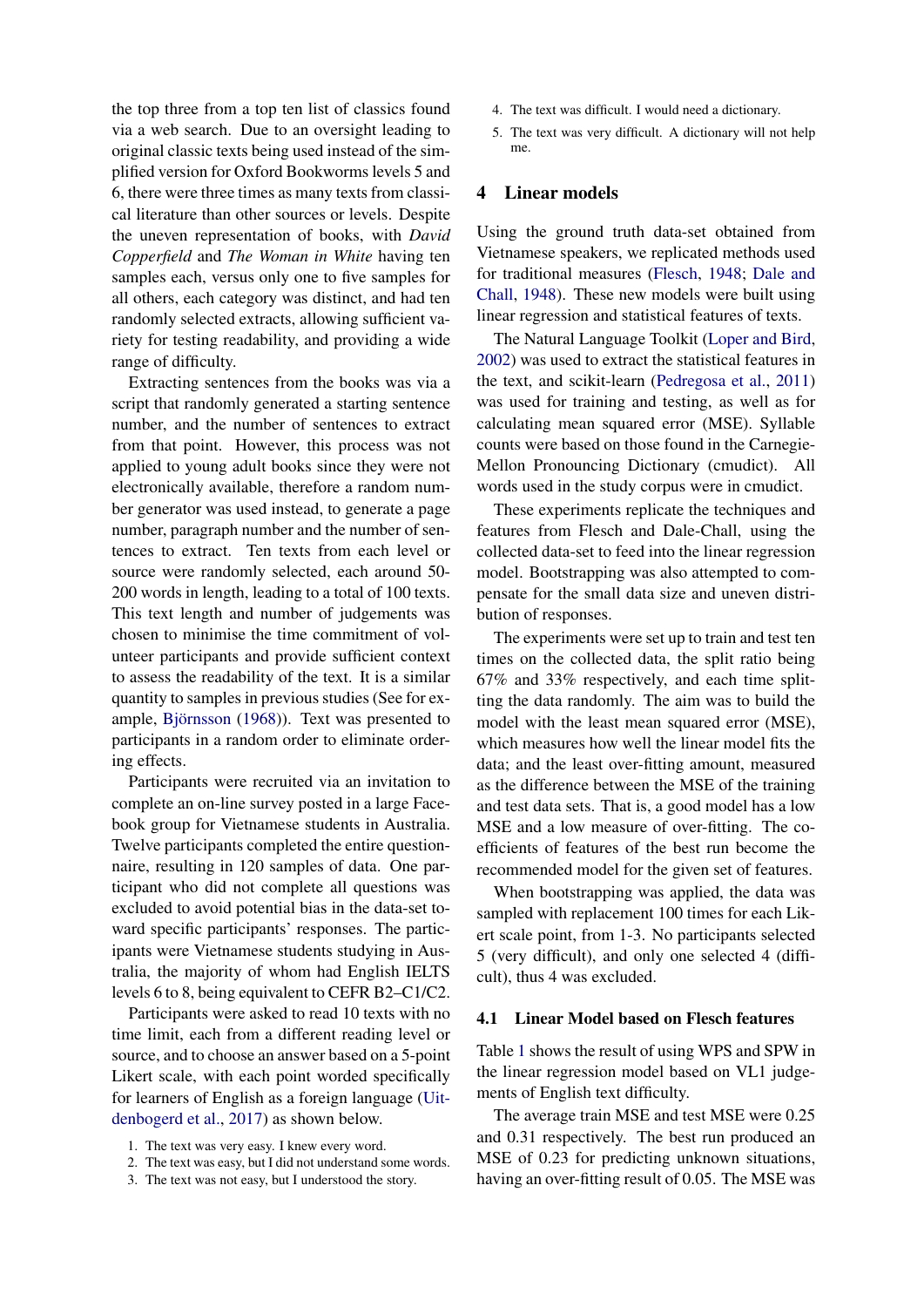<span id="page-3-0"></span>

| Run          | Coeffs (WPS,    | Train      | Test       | Over-   |
|--------------|-----------------|------------|------------|---------|
| no           | SPW)            | <b>MSE</b> | <b>MSE</b> | fitting |
| $\mathbf{1}$ | 0.005, 1.5      | 0.29       | 0.21       | 0.08    |
| 2            | 0.002, 1.4      | 0.28       | 0.23       | 0.05    |
| 3            | $-0.0004, 0.86$ | 0.30       | 0.21       | 0.09    |
| 4            | 0.022, 0.59     | 0.15       | 0.51       | 0.36    |
| 5            | 0.016, 1.355    | 0.32       | 0.17       | 0.15    |
| 6            | 0.008, 1.367    | 0.30       | 0.19       | 0.11    |
| 7            | 0.003, 0.759    | 0.12       | 0.57       | 0.45    |
| 8            | 0.017, 0.459    | 0.18       | 0.46       | 0.28    |
| 9            | 0.013, 0.505    | 0.35       | 0.11       | 0.24    |
| 10           | 0.015, 0.647    | 0.19       | 0.41       | 0.22    |

Table 1: Results of replicating the Flesch formula

calculated using the following formula:

$$
MSE = \frac{\sum_{i=1}^{n} (actual(i) - predicted(i))^{2}}{n}
$$

where  $n$  is the number of test samples.

Therefore an average MSE of 0.31 in the test data suggests instability, since the distance between the data rating score and the predicted rating score is the middle of 2 rating levels.

The model can be represented as:

$$
\text{VFlesch} = 0.002 * \left(\frac{\text{\# words}}{\text{\# sents}}\right) + 1.4 * \left(\frac{\text{\# sylls}}{\text{\# words}}\right) \tag{3}
$$

This formula shows that the coefficient of SPW has more importance than WPS, at a vocabulary to grammar feature ratio of 700 (See Table [2\)](#page-4-0). This suggests that the original Flesch model, which has a feature ratio of 83.4, has less emphasis on vocabulary, and would therefore be less effective for Vietnamese speakers. On looking at the second and third best runs based on over-fitting score, it can be seen that WPS is consistently small, and in one case is negative, indicating that sentence length can virtually be ignored to get a good estimate of readability for this cohort of speakers. The run with a coefficient ratio most similar to the original Flesch score is Run 5, which has a vocabulary to grammar coefficient ratio of 84.7 and is in the middle of the runs when compared by overfitting amount, indicating that the new coefficients would be more stable.

Applying bootstrapping increased the error significantly with average MSE of 0.54 and resulted in an unpredictable model, so was not helpful in this case.

### 4.2 Linear Model based on Dale-Chall Features

In Table [3](#page-4-1) we report on the model based on WPS and PDW, which are taken from the Dale-Chall formula.

The MSE in predicting training data and test data respectively are 0.28 and 0.24 for the best model, and its coefficients for percentage of difficult words and average word count per sentence are 0.015 and 0.020 respectively. The average MSE across 10 runs are 0.31 and 0.20. This model has less error than the Flesch-based model. The coefficients produced by the runs are also more stable than the Flesch ones, suggesting that the Dale-Chall vocabulary feature is superior. None of the runs produced coefficients with a similar ratio of PDW to WPS as the original Dale-Chall formula (approximately 3.18).

The resulting formula for this model is as follows:

$$
\text{VDC} = 0.020 \left( \frac{\text{\# words}}{\text{\# sents}} \right) + 0.015 \left( \frac{\text{\# hard words}}{\text{\# words}} \times 100 \right) \tag{4}
$$

In this model, the coefficients of the two features are quite similar to each other. That is, unlike for Flesch, in the Dale-Chall formula WPS is relatively more important for VL1 than vocabulary, since the PDW was weighted 3.18 times more than WPS in the original Dale-Chall formula, but in this model is only 0.75 times (shown in Table [2\)](#page-4-0).

In the previous model, applying bootstrapping increased the error significantly. We also applied bootstrapping in this model to confirm if features are the factor that causes the significant increase in error. Indeed, using bootstrapped data produced a very high level of error  $(> 0.60$  MSE). Therefore, it is safe to conclude that bootstrapping does not work very well with linear models of this data-set.

Additionally, we tested a modified version of the Dale-Chall word list that was potentially more suitable for VL1. The Vietnamese first author of the present study — who found many of the words on the original list unfamiliar and therefore difficult — modified the list by removing any words that seemed difficult. We acknowledge that this is not a robust approach, however it was a good first approximation, and a more representative list for VL1 may be future work. The results of the modified word list were very similar to the original results. Further analysis showed that 26 of the 100 texts contained a slightly higher number of difficult words when using the modified list, 2 texts with 3, 4 with 2 and 20 with 1 respectively, being less than 3% change in a PDW score. Mean (0.35), standard deviation (0.07) and maximum (0.6) PDW remained about the same for both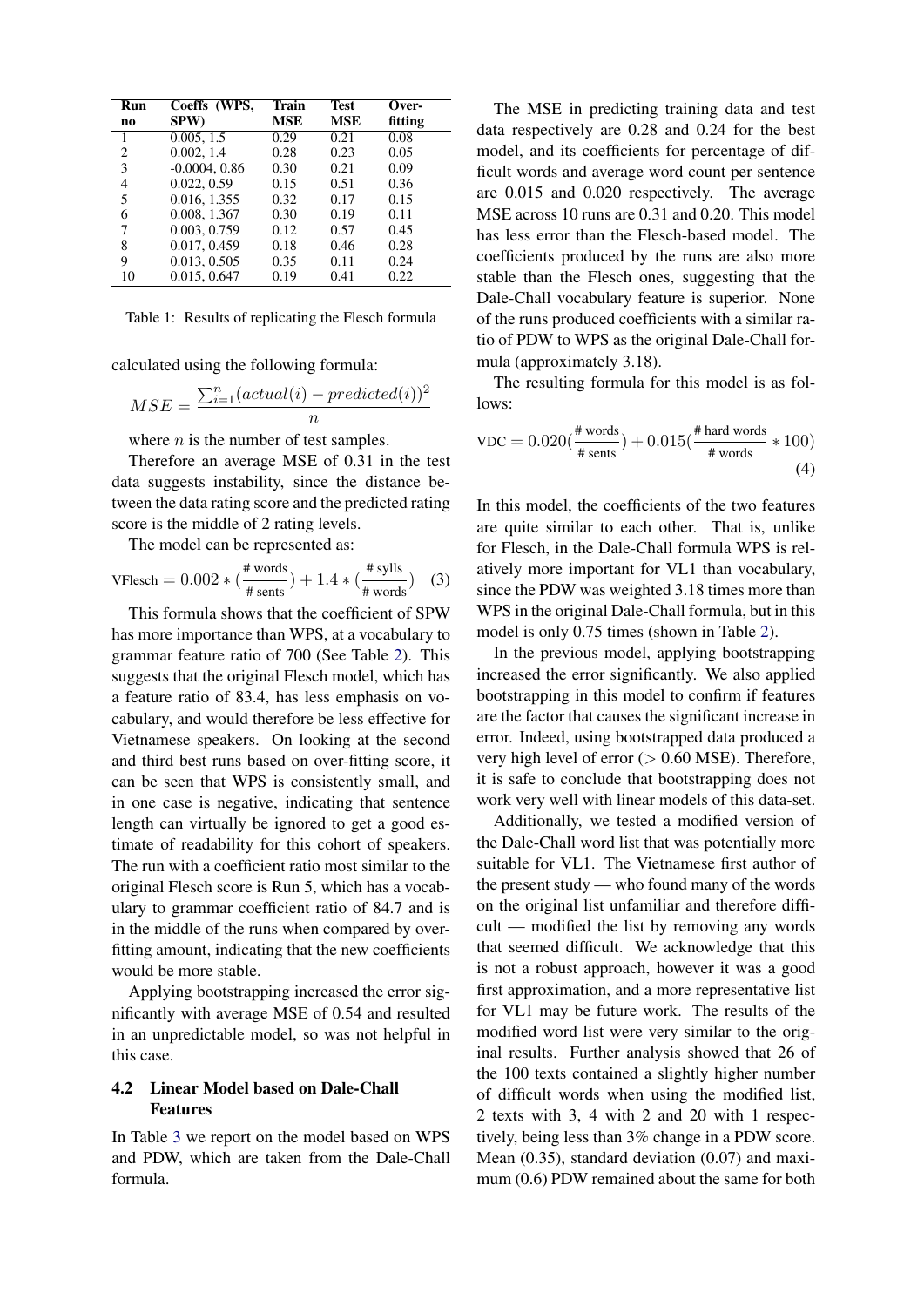<span id="page-4-0"></span>

|                     | Coefficients |            | Vocab/Grammar Ratios |         | VL1 Ratio/Orig. Ratio |      |
|---------------------|--------------|------------|----------------------|---------|-----------------------|------|
|                     | <b>WPS</b>   | <b>SPW</b> | <b>PDW</b>           | SPW/WPS | PDW/WPS               |      |
| Coeff. Type         | Grammar      | Vocab      | Vocab                |         |                       |      |
| Original Flesch     | 1.015        | 84.6       |                      | 83.4    |                       |      |
| <b>Best VFlesch</b> | 0.002        | 1.4        |                      | 700     |                       | 8.4  |
| Original Dale-Chall | 0.0496       |            | 0.158                |         | 3.18                  |      |
| <b>Best VDC</b>     | 0.02         |            | 0.015                |         | 0.75                  | 0.24 |

Table 2: Vocabulary to grammar coefficient ratios for Flesch, Dale-Chall, and the best linear model runs with VL1 data.

<span id="page-4-1"></span>

| Run            | Coeffs (PDW, | Train      | <b>Test</b> | Over-   |
|----------------|--------------|------------|-------------|---------|
| n <sub>0</sub> | WPS)         | <b>MSE</b> | <b>MSE</b>  | fitting |
| 1              | 0.013, 0.014 | 0.32       | 0.16        | 0.16    |
| 2              | 0.010, 0.011 | 0.34       | 0.12        | 0.22    |
| 3              | 0.014, 0.006 | 0.33       | 0.16        | 0.17    |
| 4              | 0.012, 0.020 | 0.32       | 0.17        | 0.15    |
| 5              | 0.014, 0.015 | 0.25       | 0.31        | 0.06    |
| 6              | 0.003, 0.020 | 0.20       | 0.40        | 0.20    |
| 7              | 0.015, 0.020 | 0.28       | 0.24        | 0.04    |
| 8              | 0.009, 0.010 | 0.35       | 0.11        | 0.24    |
| 9              | 0.014, 0.014 | 0.34       | 0.13        | 0.11    |
| 10             | 0.014, 0.013 | 0.32       | 0.16        | 0.16    |

Table 3: Results of replicating the Dale-Chall formula

versions and the minimum increased from 0.18 to 0.19.

To summarise, the model produced by using features from Dale-Chall gave a lower error rate than the model using Flesch features, and the features appeared to be more stable.

# 4.3 Combined features from Flesch and Dale-Chall formulas

The features used in this experiment are taken from Flesch and Dale-Chall formulas, which are: WPS, SPW and PDW. Our hypothesis is that this will not affect the model's performance because the Flesch and Dale-Chall formulae try to represent the vocabulary complexity by SPW or PDW respectively, and there may not be much gain by combining the two features. The result confirmed this by producing an MSE of 0.27, which does not provide any improvement on previous models. The two vocabulary features have a correlation of 0.53 for our data-set.

# 4.4 Using Dale-Chall and Flesch score as a feature

The results of the original Dale-Chall formula and our linear model are in different formats, that is the Dale-Chall score is a grade level ranging from 0-10+ and our model is a difficulty level ranging from 1-5. Therefore, it is not straightforward to scale the result from our model to Dale-Chall and vice versa. Therefore to compare our model with the original Dale-Chall formula we calculated the Dale-Chall score for the text using the original weights and then used it as a feature (Table [4\)](#page-4-2) to calculate the error rate as for previous experiments.

<span id="page-4-2"></span>

| Run            | Coeffs (Dale- | Train | Test       | Over-   |
|----------------|---------------|-------|------------|---------|
| n <sub>0</sub> | Chall)        | MSE   | <b>MSE</b> | fitting |
|                | 0.078         | 0.31  | 0.19       | 0.12    |
| 2              | 0.119         | 0.27  | 0.26       | 0.01    |
| 3              | 0.097         | 0.34  | 0.13       | 0.21    |
| 4              | 0.017         | 0.19  | 0.44       | 0.15    |
| 5              | 0.080         | 0.16  | 0.49       | 0.27    |

Table 4: Results of using Dale-Chall as a feature

The errors of the model fluctuated and produced different results for each random train and test data split resulting high average prediction error across multiple runs. This indicates in some cases the result from Dale-Chall formula does not resemble participant ratings, for example some cases produce a test error of almost 0.50 (run 4 and 5), meaning the model is not learning anything. We conclude that while the *features* in Dale-Chall formula worked best for VL1, the original Dale-Chall formula is less effective for Vietnamese speakers.

When running the same validation against the original Flesch reading ease score, even though the MSE were lower than using original DC as a feature, the same error fluctuation pattern occurs (See Table [5\)](#page-5-0). This suggests that the original Flesch gives a better result than the original DC for VL1, but is still less effective for Vietnamese speakers than than the model trained on DC features with VL1 data.

# 5 Using SVMs on statistical features

ML is known to be effective in text classification, and has also been applied to text readability [\(Schwarm and Ostendorf,](#page-9-6) [2005\)](#page-9-6). Here we ap-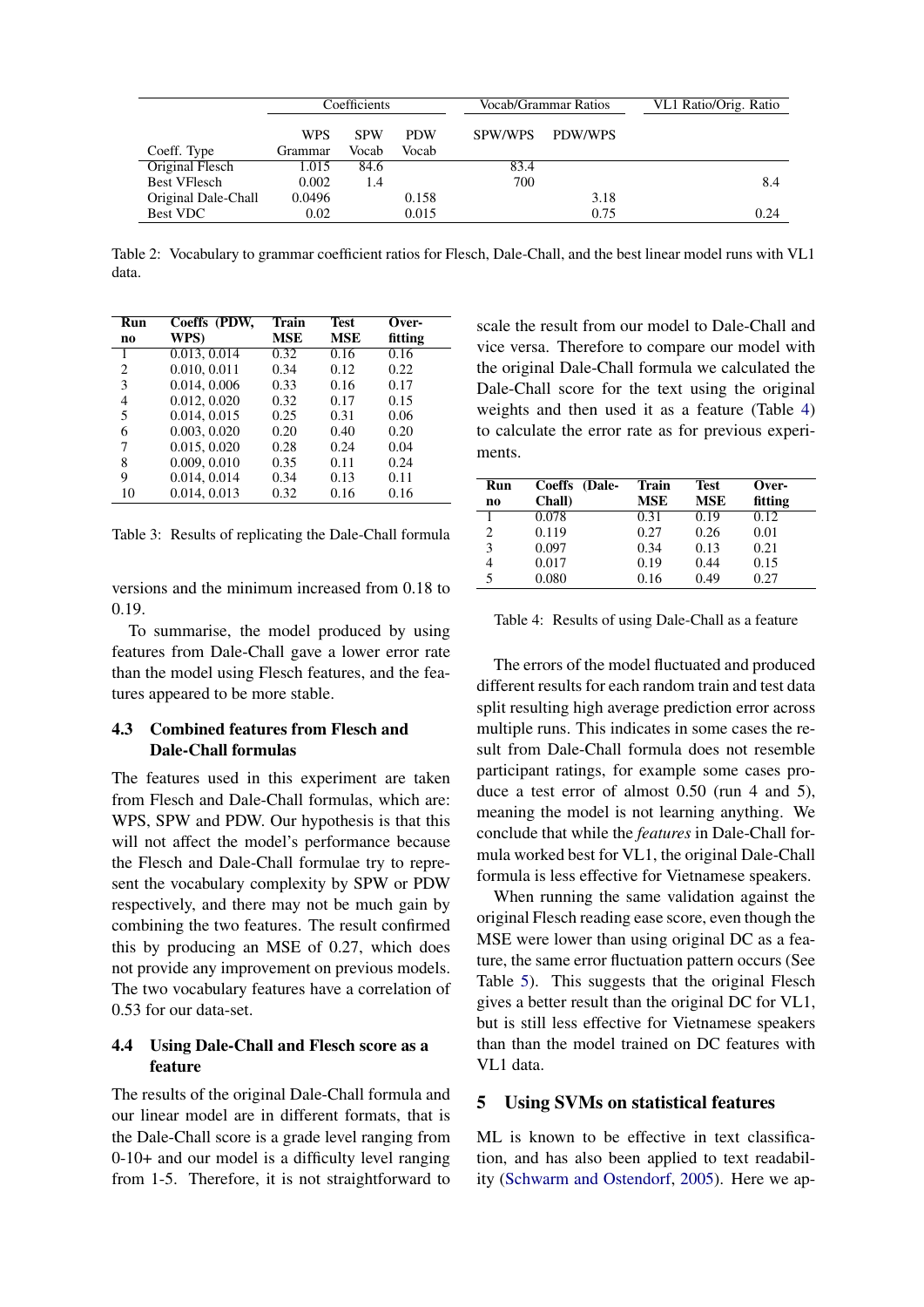<span id="page-5-0"></span>

| Run                           | <b>Coeffs</b> | Train      | <b>Test</b> | Over-   |
|-------------------------------|---------------|------------|-------------|---------|
| n0                            | (Flesch)      | <b>MSE</b> | <b>MSE</b>  | fitting |
| 1                             | $-0.013$      | 0.31       | 0.15        | 0.24    |
| $\mathfrak{D}_{\mathfrak{p}}$ | $-0.008$      | 0.15       | 0.49        | 0.34    |
| 3                             | $-0.011$      | 0.30       | 0.19        | 0.11    |
|                               | $-0.012$      | 0.29       | 0.20        | 0.04    |
| 5                             | $-0.009$      | 0.23       | 0.31        | 0.14    |

Table 5: Results of using Flesch as a feature

ply SVMs with a radial basis kernel function to determine whether they will improve readability assessment of English for VL1.

We tested three feature sets: Flesch only, Dale-Chall only, and the combined features of both. The split ratio was different for this experiment, being 70% training data and 30% test data due to the small data-set. As the data-set was quite small for SVMs to be effective we also used bootstrapping to re-sample the data-set from 120 samples to 300 samples, despite the method increasing the error rate in the previous experiments.

We used cross-validation, with the training and test data split randomly for each cross-validation. The experiment was to start with 5 runs and increased to 10 runs for each data-set. The aim of this was to observe the MSE and the variance to see if more cross-validation increases variance, which might indicate an unreliable model. The reason 5-10 runs were chosen is that for each run we generated a random cross-validation to train and test, and since the data is small, after 10 runs it is possible that the model will be over-trained and produce an unreliable prediction model.

The results of using raw data are shown in Table [6](#page-5-1) and Table [7.](#page-5-2)

<span id="page-5-1"></span>

| <b>Feature set</b>     | $MSE$ (+/- var.)  |
|------------------------|-------------------|
| <b>Flesch Features</b> | $0.14 (+/- 0.08)$ |
| Dale-Chall Features    | $0.15 (+/- 0.09)$ |
| Combined features      | $0.15 (+/- 0.09)$ |

Table 6: 5 runs of SVMs on raw data

<span id="page-5-2"></span>

| <b>Feature set</b>     | $MSE$ (+/- var.)  |
|------------------------|-------------------|
| <b>Flesch Features</b> | $0.19 (+/- 0.13)$ |
| Dale-Chall Features    | $0.19 (+/- 0.13)$ |
| Combined features      | $0.19 (+/- 0.13)$ |

Table 7: 10 runs of SVMs on raw data

Observing the results, there are two things to notice. Firstly, the MSE increases significantly and the variance also increases, which indicates that the model becomes over-fitted to the data and increased validation increases the error. This can be caused by the small data-set since ML requires large data-sets to be effective.

The data was then re-sampled using the bootstrap method to increase to 300 samples, even though 300 is not a large number for ML (previous ML experiments all have roughly more than 1000 data-points (François and Miltsakaki, [2012;](#page-9-9) [Schwarm and Ostendorf,](#page-9-6) [2005\)](#page-9-6)), but since it is resampled from 120 data-points, then 300 is a reasonable number. The results are shown in Table [8](#page-5-3) and Table [9.](#page-5-4)

<span id="page-5-3"></span>

| <b>Feature set</b>     | $MSE$ (+/- var.)  |
|------------------------|-------------------|
| <b>Flesch Features</b> | $0.39$ (+/- 0.07) |
| Dale-Chall Features    | $0.21 (+/- 0.05)$ |
| Combined features      | $0.28 (+/- 0.03)$ |

Table 8: Five runs of SVMs on bootstrapped data

<span id="page-5-4"></span>

| <b>Feature set</b>     | $MSE$ (+/- var.)  |
|------------------------|-------------------|
| <b>Flesch Features</b> | $0.38$ (+/- 0.07) |
| Dale-Chall Features    | $0.21 (+/- 0.06)$ |
| Combined features      | $0.27$ (+/- 0.07) |

Table 9: Ten runs of SVMs on bootstrapped data

In this experiment with the bootstrap method, the results stay almost consistent, even with more cross-validation. This model is confirmed to be more effective, since ML requires a large data-set. The model also gives a better performance than the linear models because it isn't prone to over-fitting, even though the bootstrap method increases MSE.

Additionally, features from the Dale-Chall formula have the best performance across the three feature sets tested. Features from Flesch produced the worst performance, being even worse than linear models, while combined features were not far behind and were comparable to results of linear models.

### 6 Analysis

In this section we examine some properties of the judgements that were collected, including English skill level of participants, and how that related to their text ratings. We also examine general properties of the texts in each category in the hope of shedding some light on the slightly contradictory results occurring in the readability models.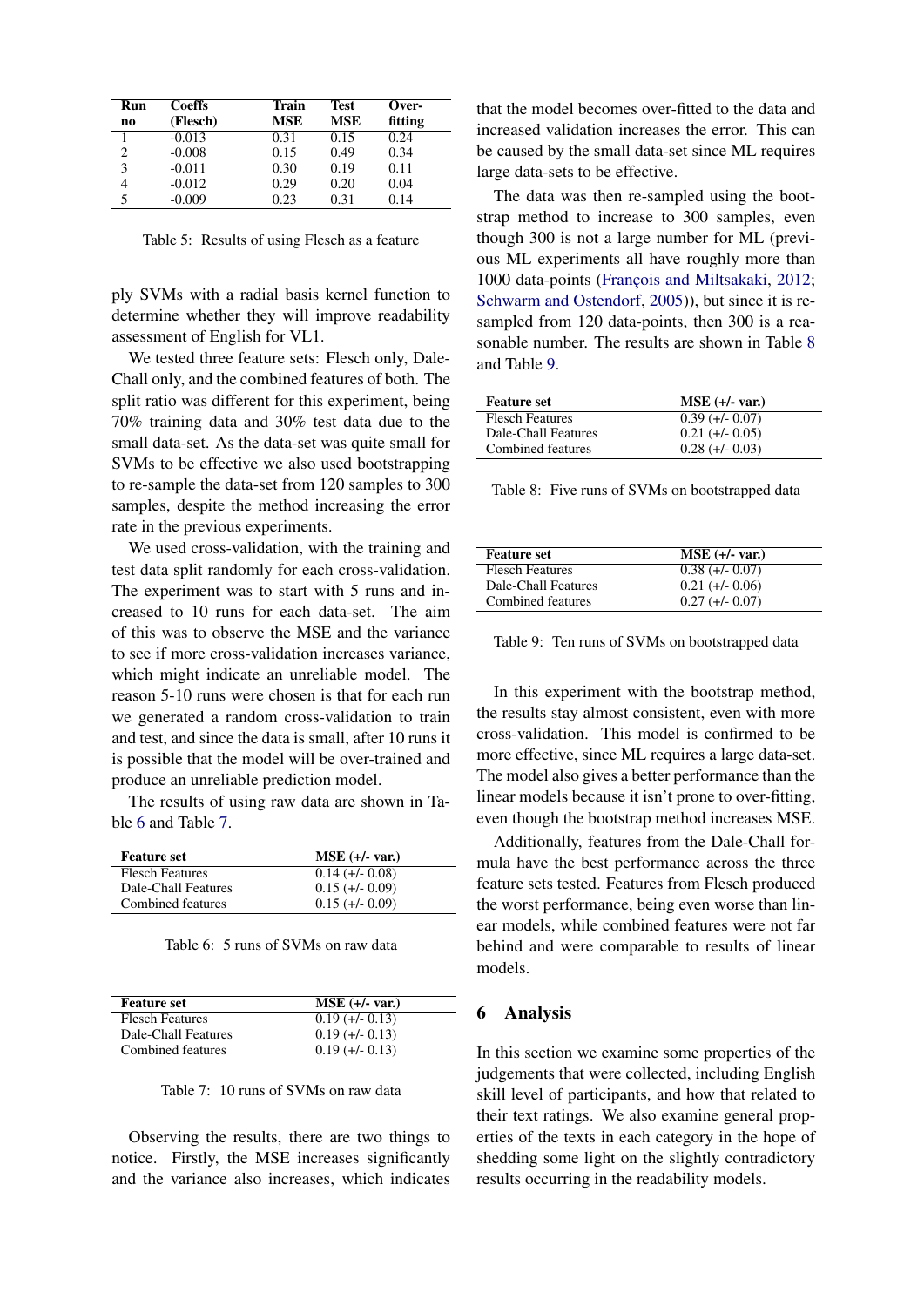<span id="page-6-0"></span>

Figure 1: Average rating over twelve human judgements for each type of text.

### 6.1 Judgements

We collected 10 judgements for each category of text, each from a different participant. Due to the method of random allocation of texts to participants, not all texts in the collection received judgements and some texts received up to four judgements. There were 6–8 text samples judged from each category. Figure [1](#page-6-0) shows the average judgements for each text category. When a regression line is fit between the five Oxford Bookworms levels and their averages, the resulting equation had a slope of 0.017 and an  $R^2$  of 0.05, suggesting a very poor fit. This is likely because all the Bookworms texts were too easy for the pool of participants, leading to insufficient difference in ratings across the levels. It can be observed that levels 1-3 all had the same average rating of 1. That is, every participant rated all texts of those levels as being very easy. For level 0, one participant gave a rating of 3 to a text (10). The same participant was the only one to rate any text with a 4 (difficult), and had the highest average ratings of difficulty. Two participants rated all texts as very easy, and therefore provided no information to the models of readability.

Nine of the twelve participants had provided their past IELTS test score. We compared their average ratings and their past IELTS test score (See Figure [2\)](#page-6-1). The  $R^2$  was 0.779, thus a high correlation (0.88). The rating distribution, however, was exponential, with 99, 19, 3, 1 and 0 ratings respectively from very easy to very difficult (fitting a line to the log of the non-zero rating counts has an  $R^2$ of 0.99).

<span id="page-6-1"></span>

Figure 2: Average rating given by each participant versus their most recent IELTS score.

The only text to be given a rating above 3 by any participant was an extract from David Copperfield, which was presented as below.

Mr. Micawber was extremely glad to see me, but a little confused too. He would have conducted me immediately into the presence of Uriah, but I declined.

'I know the house of old, you recollect,' said I, 'and will find my way upstairs. How do you like the law, Mr. Micawber?'

'My dear Copperfield,' he replied. 'To a man possessed of the higher imaginative powers, the objection to legal studies is the amount of detail which they involve. Even in our professional correspondence,' said Mr. Micawber, glancing at some letters he was writing, 'the mind is not at liberty to soar to any exalted form of expression. Still, it is a great pursuit. A great pursuit!'

Of the public domain texts, The Woman in White (WW in Figure [1\)](#page-6-0) was generally considered easier than the pool of classic literature by participants. Bookworms texts were generally considered easy, and David Copperfield was the most difficult.

#### 6.2 Analysis of Text Features

On examining the relationship between the extracted features and the texts in each category (See Table [10\)](#page-7-0), it was clear that the Bookworms text extracts had an almost monotonically increasing average sentence length from Level 0 (6.1) to 4 (13.95). All other texts had a higher average sentence length (15.6–22.5) except the YA text category (13.2).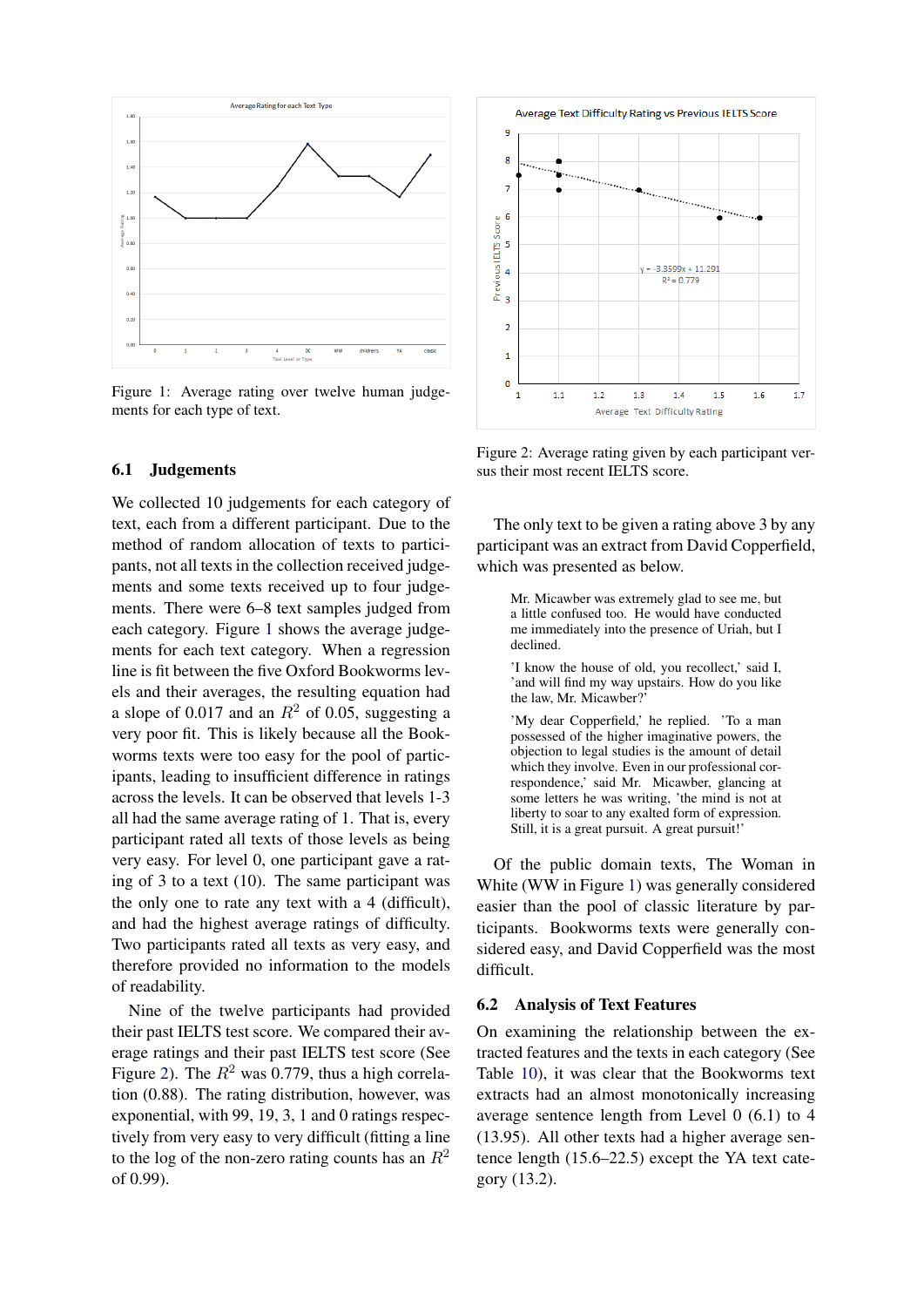<span id="page-7-0"></span>

| <b>Text Category</b> | <b>SPW</b> | <b>PDW</b> | WPS   |
|----------------------|------------|------------|-------|
| Children's lit.      | 1.26       | 17.7%      | 17.21 |
| Level 0              | 1.19       | 21.9%      | 6.10  |
| Level 1              | 1.19       | 22.8%      | 7.94  |
| Level 2              | 1.20       | 16.2%      | 12.07 |
| Level 3              | 1.23       | 15.5%      | 10.32 |
| Level 4              | 1.31       | 24.9%      | 13.95 |
| David Copperfield    | 1.32       | 22.5%      | 22.54 |
| The Woman in White   | 1.29       | 18.4%      | 15.56 |
| Top 3 classics       | 1.35       | 22.1%      | 20.33 |
| Young Adult          | 1.29       | 24.7%      | 13.22 |

Table 10: Features averaged across each text category

While the average SPW increased monotonically for the Bookworm text levels, with all but Level 4 having a lower average SPW than other text categories, the PDW average varied considerably, with Level 4 having the highest average PDW across all categories of text. Clearly, the Dale-Chall word list is not a factor in setting the levels of Oxford Bookworm texts. Interestingly, the easiest non-Bookworm category based on average judgements (YA), had the second highest average PDW. A correlation across texts between SPW and WPS of 0.33 is probably due to the constraints placed on Oxford Bookworm text. While there was a fairly high correlation between SPW and PDW (0.53), clearly there were systematic differences.

### 7 Discussion of Results and Limitations

The models applied to the data did not display huge differences in effectiveness, but the Dale-Chall features generally outperformed the Flesch ones, in both the regression and SVM-based models. In the Flesch case, vocabulary became much more important as a feature relative to sentence length, compared to the original Flesch formula, whereas for Dale-Chall vocabulary was slightly less important than in the original formula.

Despite inconsistency in the relative importance of vocabulary to sentence length for Vietnamese speakers between feature sets, the collected text ratings showed a strong relationship with the level of English language skill of the participants, as measured by IELTS tests. On average across participants, text ratings appeared to follow logical trends, with Bookworm texts being easy, and classical literature being more challenging.

There were several limitations to our preliminary study, some of which can be addressed in future analysis, but most would require a new experiment with a greater number of participants. As

with most empirical research, the more data available, the more robust the results. For any techniques that involve machine learning and many features, large sets of data are required. From a statistical perspective, having only about 100 data points only allows one to build good models involving multiple predictors if the effect size is expected to be large. We did, however, have a reasonable fit for both linear models on two features.

One of the difficulties was a mismatch between the participants and the experimental apparatus. Because of their relatively high level English background, being in the range IELTS 6–8 (for those who completed an IELTS test), the majority of the texts were too easy. This didn't provide enough discrimination between texts in the lower levels of difficulty. Based on an examination of the relationship between ratings and IELTS background, the current apparatus would require participants who have a much lower IELTS level.

There may have been a better model produced if the Likert scale was more fine-grained, to allow a greater spread of rating scores. For example, the research that developed the Lix readability model used a nine-point scale (Björnsson, [1968\)](#page-8-0). However, one advantage of the Likert scale used here is that it should create more consistent ratings across participants, due to the precise wording for each point on the scale. Despite this, there is a drawback, in that the wording emphasises lexical difficulty. For a future study the wording should remove that emphasis to reduce potential bias toward vocabulary.

To make the test less onerous for lower level participants the wording would need to be further changed. Asking beginners to *read* a difficult text would result in them spending considerable time trying to decipher it, whereas what is required is a quick judgement as to its difficulty. So future questionnaires should ask participants to *look at* the text instead.

The most difficult text, as judged by Vietnamese participants, had long sentences and fairly long words, and a moderate percentage of difficult words, based on the Dale-Chall list. The texts judged the easiest had shorter sentences and words, and somewhat fewer difficult words. However, there was not a direct linear relationship between published simplified texts and human judgements. Perhaps there would be a linear relationship if the experiment had a different com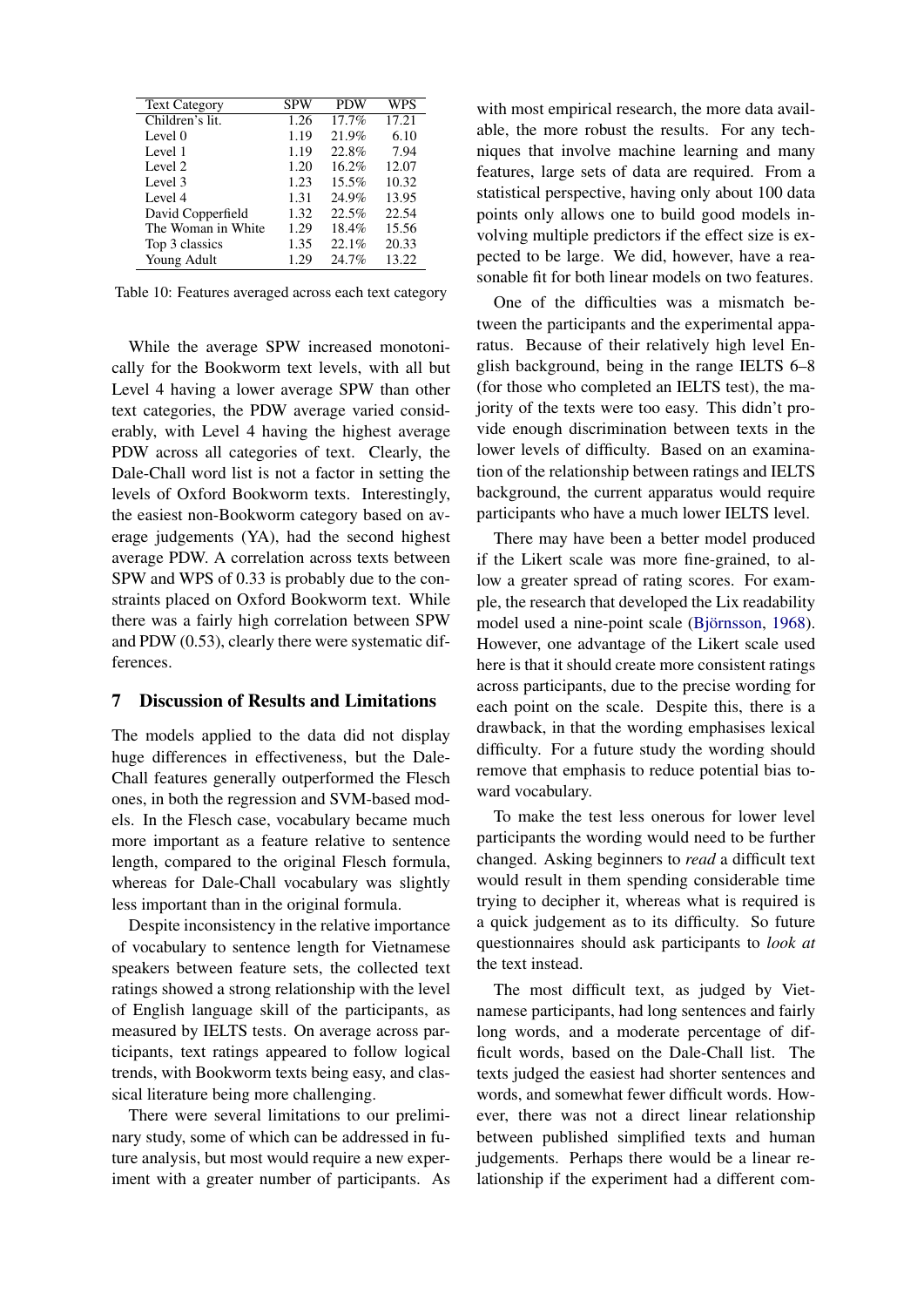bination of participants and rating scale, but the current experiment does not provide evidence that the use of published scales as ground truth for human perception of reading difficulty is any more than a convenient substitute.

### 7.1 Future Work

We have been considering how to obtain a larger set of judgements from participants with lower levels of English comprehension, to provide a better spread of readability ratings. Using existing crowd-sourcing platforms is not really an option, since those who use them would already need a functional level of English to navigate the platforms. To our knowledge there is no equivalent platform available in Vietnamese.

We contemplated using students studying English in Vietnam, but this was unlikely to result in many participants due to the constraints on recruitment. An alternative may be using social media sites that are popular in Vietnam to advertise to participants, or providing a free Massive Open On-line Course (MOOC) for the collection of data from students. Evidence from this study and elsewhere [\(Jacob and Uitdenbogerd,](#page-9-18) [2019\)](#page-9-18) suggests that to obtain enough participants with beginner or intermediate L2 skills, it is essential to recruit and present the study in their L1, or ratings will be exponential in distribution.

This initial study was limited to three traditional readability features. Further work would involve a wider range of features, with particular focus on those that are related to the human experience of reading [\(Crossley et al.,](#page-8-1) [2008\)](#page-8-1). However, a larger set of human judgements is needed before meaningful experimentation with ML techniques can be contemplated.

It may be useful to create a validated equivalent to the Dale-Chall list for Vietnamese speakers beyond our initial attempt at modifying the list with the input from a single Vietnamese participant. Due to the French colonial background of Vietnam there are also French-Vietnamese cognates (for example, ga tô for gateau) which may impact readability by being more memorable [\(Beinborn et al.,](#page-8-2) [2014\)](#page-8-2). However, the impact is likely to be much less than for more related language pairs such as Spanish-Italian, or French-English.

In this work we focused on the readability of passages of English text for speakers with Vietnamese L1. We are currently also working with

other language backgrounds. Difficulty varies greatly across text, which with traditional formulae was managed by taking multiple samples. [Flesch](#page-9-4) [\(1948\)](#page-9-4) recommended 25-30 samples for measuring a book's readability, if the whole book is not being analysed, and Björnsson [\(1968\)](#page-8-0) used 20 100-word samples for lexical complexity and 20 ten-sentence samples for grammatical complexity. We may explore sentence-level readability in future (Pilán et al., [2014\)](#page-9-13).

# 8 Conclusion

This study is the first to attempt to measure English readability for Vietnamese speakers. Our contribution consists of a small data-set of human judgements of English text by Vietnamese volunteers, and the application of linear regression and SVM models to predict readability, using traditional readability features.

SVMs produced a model with the best performance in terms of MSE. Bootstrapping increased the MSE in linear models, but helped significantly in building an effective SVM model.

The features from Dale-Chall performed consistently well across all models (linear regression and SVMs). The small data-set prevented the rigorous use of a large feature set, despite a combination of statistical features and NLP features being likely to produce a better model (François and [Miltsakaki,](#page-9-9) [2012\)](#page-9-9). Thus future work includes applying more features to a larger data-set, preferably with a better match between text samples and participants, and using the Vietnamese data-set to tune a model produced from a larger data-set [\(Xia](#page-9-10) [et al.,](#page-9-10) [2016\)](#page-9-10).

### Acknowledgments

We thank Mr Patrick Jacob for suggesting different methodologies in the experiment.

#### **References**

- <span id="page-8-2"></span>Lisa Beinborn, Torsten Zesch, and Iryna Gurevych. 2014. Readability for foreign language learning: The importance of cognates. *ITL-International Journal of Applied Linguistics*, 165(2):136–162.
- <span id="page-8-0"></span>Carl-Hugo Björnsson. 1968. Läsbarhet: hur skall man *som författare nå fram till läsarna?* Bokförlaget Liber.
- <span id="page-8-1"></span>Scott A Crossley, Jerry Greenfield, and Danielle S Mc-Namara. 2008. Assessing text readability using cog-